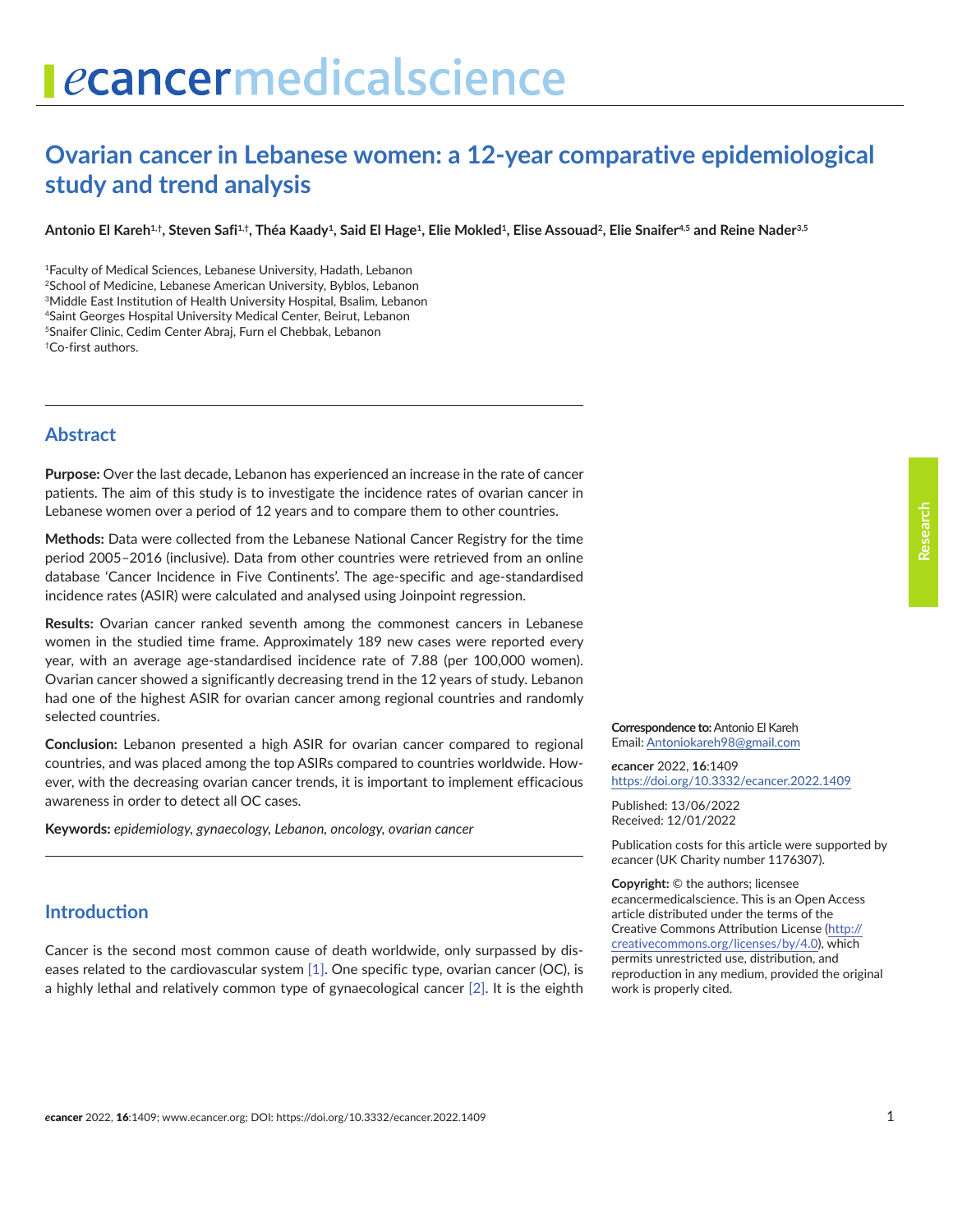most common cancer type in women, and the eighth commonest cause of cancer death among females in the world. In fact, 313,959 new cases of OC were reported in 2020 globally, accounting for 3.4% of all new female cancer cases, and deaths due to OC represented around 4.7% of all cancer-related deaths [\[3\]](#page-7-0). Ovarian neoplasms are classified by the World Health Organisation according to the probable tissue of origin. These categories are surface epithelial (65%), germ cell (15%), sex cord-stromal (10%), metastases (5%) and miscellaneous (5%) [\[4\]](#page-7-0).

Numerous risk factors are associated with OC. Some predisposing factors are classified as demographic (age and geographic location), reproductive (menstrual-related factors, age of menarche and menopause), gynaecologic diseases, hormonal, genetic (family history and Breast Cancer Gene 1 mutations) and lifestyle-related [\[5\]](#page-7-0). At a regional level, OC is a relatively common disease in the 22 Arab countries, with one of the highest incidences in the world. It is most commonly reported with breast cancer but is still considered underreported and underdiagnosed [\[6\].](#page-8-0)

At a national level, the National Cancer Registry (NCR) established by the Ministry of Public Health (MoPH) is a database that collects cancer reports from all around the country [\[7\]](#page-7-0).

The sole purpose of this study is to analyse the epidemiological aspects of OC among Lebanese women between 2005 and 2016, in order to display its trend, all while comparing the national rates of the Lebanese population at both regional and international levels.

#### **Materials and methods**

#### *Data collection and processing*

The number of incident OC cases was collected from the Lebanese NCR for the time period 2005–2016. The NCR is an information system established in order to collect, store, manage and analyse data on cancers throughout Lebanon. The main objectives of this registry are to measure cancer incidence; describe cancer by time, place and disease; and finally provide a national database for further epidemiological research [\[8\]](#page-7-0). The NCR tables are available for the public on the Lebanese MoPH official website [\(https://www.moph.gov.lb/en](https://www.moph.gov.lb/en)). The OC incident cases were grouped according to age. Population size data were gathered from the latest World Population Prospect [\[9\].](#page-7-0) The agespecific incidence rates, which are the number of new cases for a specific age group during a certain period, were calculated by dividing the number of cases for a certain age group by the corresponding population size and are demonstrated as the number of cases per 100,000 persons. Since it is important to standardise the incidence rates for comparing the burdens of diseases between countries, the age incidence rates were standardised and expressed as the age-standardised incidence rates (ASIR). The latter represent the incidence rates that would have been found if the population considered in the study had the same age composition as a reference population. In this study, the incidence rates were standardised according to the World Standard Population [\[10\]](#page-7-0). The age-standardised incidence rates were corrected for cases of unknown age groups, and the correction procedure involved multiplying the age-standardised incidence rate based on cases of known age group with *T/K*, where *T* is the total number of cancer cases and *K* is the number of cancer cases of known age.

#### *Data analysis*

The Joinpoint regression software, a software provided by the National Cancer Institute and commonly used in analysing cancer trends, was used to analyse the age-specific rates and the age-standardised incidence rates, with a significance level of 0.05. The regression was used to describe the trends of OC in Lebanon among the female population, and this by studying the annual percent changes (APC) in incidence rates and age-standardised incidence rates between 2005 and 2016.

The calculated age-standardised incidence rates were compared to those of regional countries (located in the Asian continent) and other selected countries, which were chosen using a website that originates random names of countries through the simple randomisation method. The International Agency for Research on Cancer and the International Association of Cancer Registries publish, every 5 years, high-quality comparable statistics on the incidence of cancers in many countries worldwide, which can be found on the Cancer Incidence in Five Conti-nents volume XI (CI5XI) [\[11\],](#page-7-0) and, from this online database, the standardised rates and age-specific rates of the countries were collected.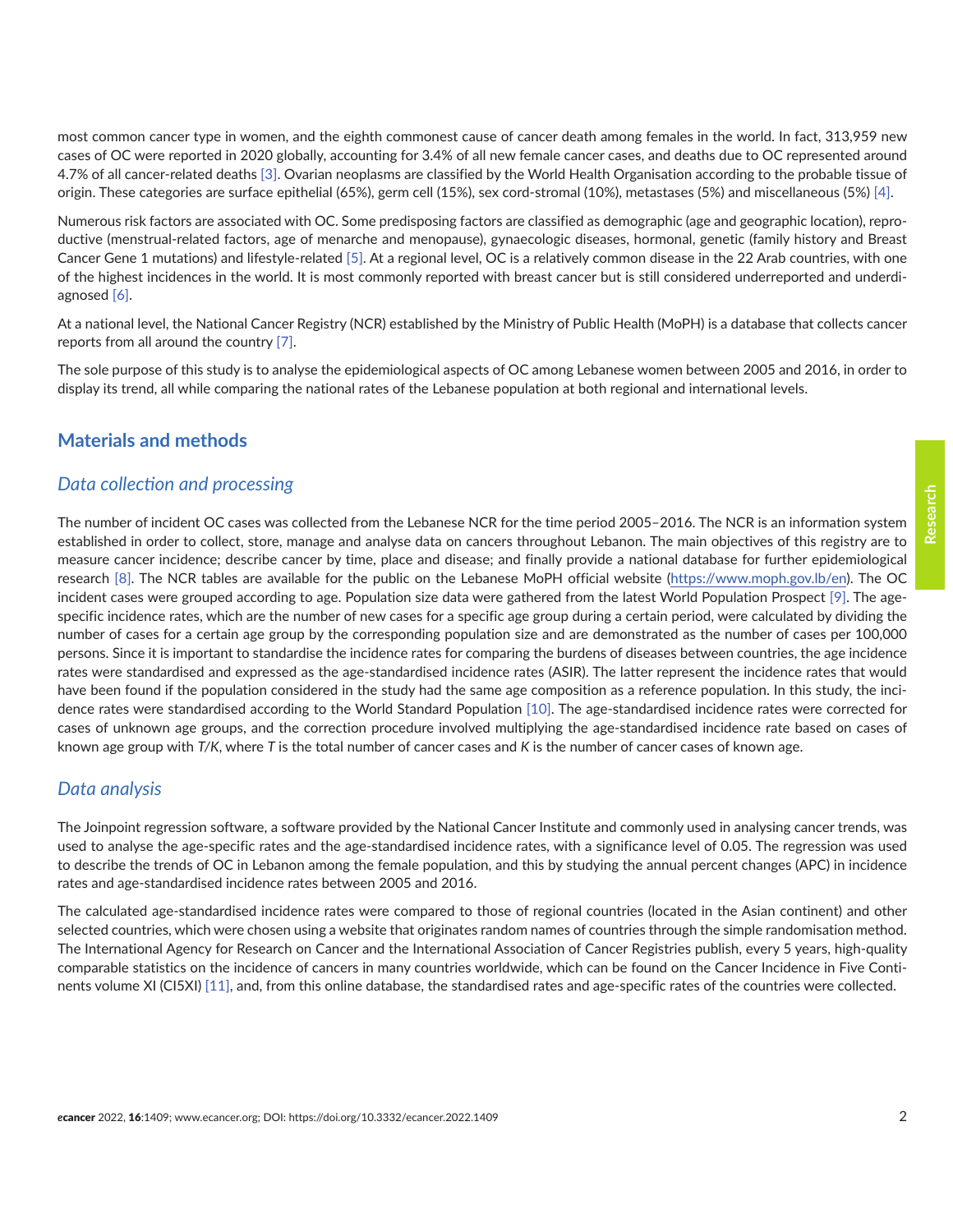<span id="page-2-0"></span>In addition, we used the calculated incidence rates available from 2005 to 2016 to estimate the incidence rates of OC in Lebanon for the time period 2017–2030. The incidence rates for this 12-year period, considered as the dependent variable, were fitted according to the years, the independent variable, into a logarithmic model using Microsoft Excel. This model was used to predict the incidence rates for the 14-year period. Linear and log-linear regression models have been found to be the most practical methods for the estimation of future patterns of cancer incidence. Unlike models based on assumptions of a normal distribution, the log-linear model assumes a Poisson distribution of the number of cases, resulting in a more reliable prediction [\[12\]](#page-7-0). Ovarian cancer incidence rates were estimated throughout the upcoming years using the logarithmic model.

An Institutional Review Board approval was unnecessary since all data in this descriptive epidemiological study were obtained from publicly available databases.

#### **Results**

A total of 2,268 cases of OC were reported in Lebanon between 2005 and 2016, accounting for 1.79% of the total cancer cases in the 12-year span, considering that the total incidence of female cancers was of 64,536 in that period. For that, OC ranked seventh among the most prevalent cancers in Lebanese women. Breast cancer ranked first with a total of 24,080 reported cases in women from 2005 to 2016, followed by respiratory tract cancer and colon cancer with 3,636 and 3,608 cases, respectively, as shown in Table 1, which displays the ranking of cancers among females.

An average of 189 cases were reported every year, most of them being patients above 40 years of age (89.15%). The ASIR averaged 7.88 per 100,000 women, fluctuating between 7.24 and 9.86 per 100,000 women throughout the 12-year period ([Table 2](#page-3-0)).

An APC of the ASIR of −2.30\* was provided through the Joinpoint software, showing a significant decreasing trend of the OC rates in the 12 years of study ([Figure 1](#page-4-0)) ('\*' indicates that the APC is significantly different from 0 at the *α* = 0.05 level).

Using the Joinpoint regression on the age-specific rates between 2005 and 2016 to obtain the APCs of each age group [\(Table 2](#page-3-0)), two of the latter recorded remarkable changes. In fact, the 25–29 years age group showed a significant decrease in its ASIRs with an APC of −9.38\* (*p* = 0.038; CI [−17.33 ; −0.67]), while the 50–54 years age group showed a significant increase in its ASIRs with an APC of +3.63\* (*p* = 0.038; CI [0.23;7.14]). Moreover, the incidence rates of OC proved to be increasing with age, and are most prominent in the 50–54 years age group, with a total of 320 ovarian cancer cases throughout the 12-year period. In addition, rates are expected to decrease gradually between 2017 and 2030, reaching an incidence rate as low as 6.15 per 100,000 females [\(Figure 2](#page-6-0)).

| Rank           | <b>Type</b>               | Number of cases |
|----------------|---------------------------|-----------------|
| $\mathbf{1}$   | <b>Breast</b>             | 24,080          |
| 2              | Trachea bronchus and lung | 3,636           |
| 3              | Colon                     | 3,608           |
| $\overline{4}$ | Other skin                | 3,374           |
| 5              | Non-Hodgkin lymphoma      | 3,174           |
| 6              | Thyroid                   | 2,562           |
| 7              | Ovary                     | 2,267           |
| 8              | Corpus uteri              | 2,171           |
| 9              | Bladder                   | 1,723           |
| 10             | Stomach                   | 1,442           |

**Table 1. Ranking of OC along with the most common cancers in females in Lebanon between 2005 and 2016.**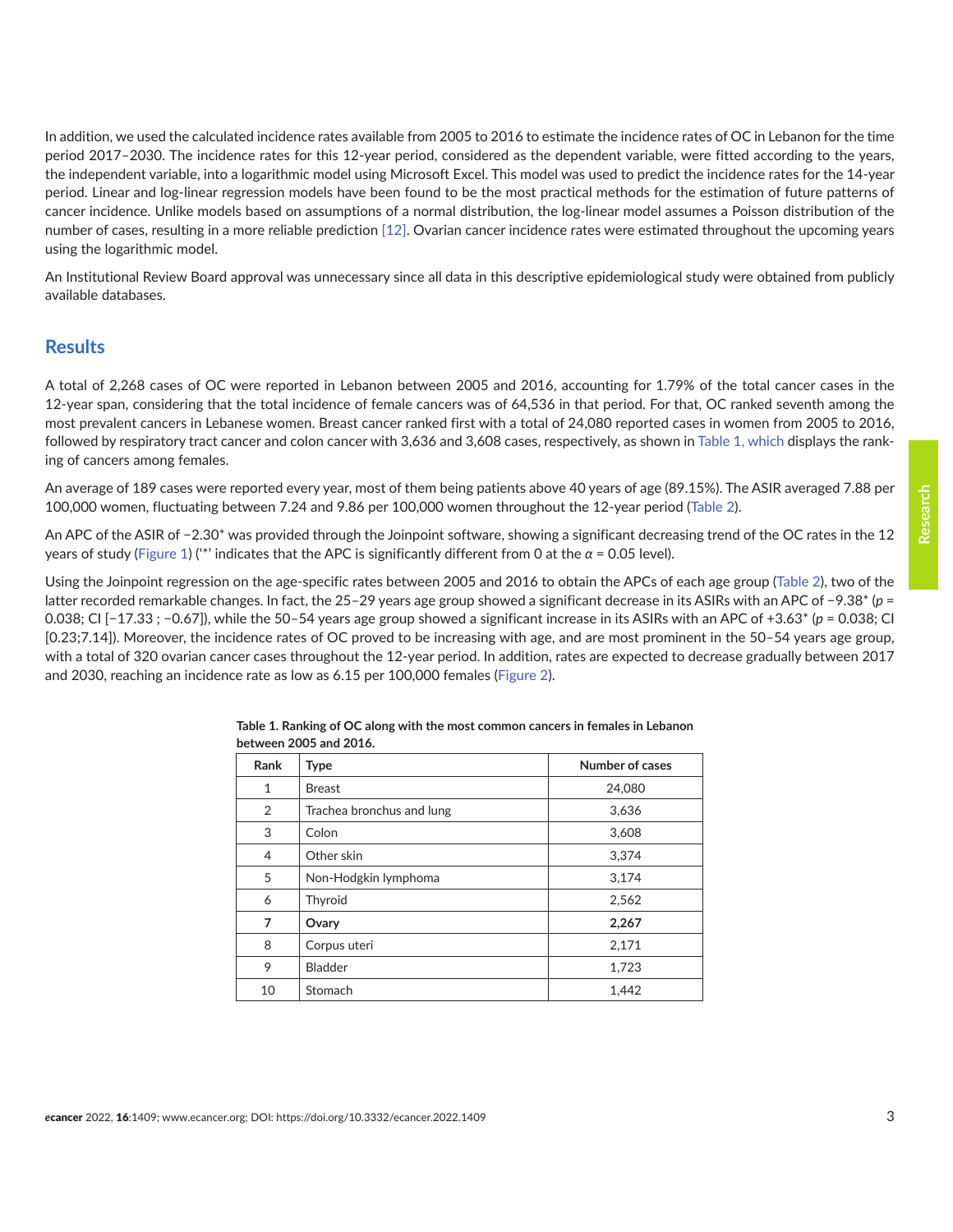| Year            |      |                          |        |                          |                          |                          |                      |                    |                       | Age Group          |                   |                |                   |                     |                |                    |                    | <b>ASR</b>            |
|-----------------|------|--------------------------|--------|--------------------------|--------------------------|--------------------------|----------------------|--------------------|-----------------------|--------------------|-------------------|----------------|-------------------|---------------------|----------------|--------------------|--------------------|-----------------------|
|                 | All  | $0-4v$                   | $5-9v$ | $10-14v$                 | $15-19y$                 | $20-24y$                 |                      |                    | 25-29y 30-34y 35-39y  | 40-44y             | 45-49y            | 50-54y         | 55-59y            | 60-64v              | 65-69v         | 70-74 <sub>v</sub> | $75+v$             |                       |
| 2005            | 7.89 | 0.00                     | 0.00   | 0.38                     | 0.42                     | 2.28                     | 2.03                 | 1.13               | 3.75                  | 9.70               | 17.82             | 17.12          | 34.97             | 55.54               | 29.20          | 34.46              | 45.59              | 9.86                  |
| 2006            | 6.55 | 0.00                     | 0.00   | 0.38                     | 0.82                     | 1.35                     | 2.50                 | 1.11               | 2.43                  | 10.01              | 12.08             | 15.87          | 34.57             | 19.94               | 24.56          | 24.84              | 41.68              | 7.54                  |
| 2007            | 8.00 | 0.00                     | 0.00   | 0.39                     | 0.41                     | 2.24                     | 3.96                 | 2.75               | 3.60                  | 19.12              | 11.04             | 20.74          | 27.14             | 34.05               | 38.13          | 30.45              | 38.34              | 9.05                  |
| 2008            | 7.23 | 0.00                     | 0.46   | 0.40                     | 0.40                     | 0.00                     | 1.47                 | 3.27               | 3.58                  | 7.72               | 23.48             | 24.07          | 18.64             | 40.46               | 38.50          | 28.20              | 24.74              | 8.45                  |
| 2009            | 6.89 | 0.00                     | 0.00   | 0.00                     | 0.00                     | 0.88                     | 0.48                 | 4.27               | 2.94                  | 7.34               | 14.79             | 16.50          | 22.60             | 33.71               | 39.76          | 34.09              | 24.34              | 7.73                  |
| 2010            | 6.77 | 0.00                     | 0.00   | 0.00                     | 1.92                     | 0.42                     | 0.93                 | 1.03               | 3.99                  | 8.20               | 14.74             | 29.52          | 16.49             | 30.26               | 43.24          | 31.89              | 17.73              | 7.59                  |
| 2011            | 7.17 | 0.00                     | 0.00   | 0.40                     | 0.37                     | 1.60                     | 1.75                 | 0.97               | 2.17                  | 4.78               | 16.69             | 26.62          | 30.82             | 19.42               | 32.81          | 32.59              | 37.06              | 7.61                  |
| 2012            |      | 6.94 0.00                | 0.43   | 0.39                     | 1.43                     | 1.49                     | 0.82                 | 2.27               | 5.60                  | 6.75               | 18.66             | 23.37          | 14.46             | 12.62               | 29.83          | 43.74              | 34.09              | 7.28                  |
| 2013            | 6.79 | 0.00                     | 0.00   | 0.00                     | 0.34                     | 0.00                     | 1.15                 | 2.11               | 4.76                  | 6.37               | 17.63             | 19.39          | 31.66             | 20.47               | 34.87          | 19.10              | 27.96              | 7.24                  |
| 2014            | 8.27 | 0.36                     | 0.38   | 0.71                     | 1.34                     | 1.00                     | 1.08                 | 2.38               | 2.25                  | 9.57               | 13.99             | 27.91          | 23.17             | 32.83               | 47.38          | 29.74              | 39.30              | 8.84                  |
| 2015            | 6.90 | 0.34                     | 0.00   | 0.34                     | 1.96                     | 0.64                     | 1.04                 | 3.78               | 3.00                  | 9.18               | 13.23             | 26.25          | 27.64             | 24.90               | 26.73          | 22.73              | 22.97              | 7.26                  |
| 2016            | 5.81 | 0.00                     | 0.00   | 0.00                     | 0.65                     | 1.58                     | 0.67                 | 1.10               | 1.24                  | 3.73               | 11.57             | 24.02          | 19.51             | 16.27               | 19.35          | 27.51              | 16.04              | 6.14                  |
| Ci              |      |                          |        |                          |                          |                          | [-17.33:]<br>$-0.67$ | [-8.36: l<br>13.46 | $-10.63:$<br>$3.74$ ] | $[-12.11]$<br>0.39 | $[-5.16:$<br>3.33 | [0.23;<br>7.14 | $[-7.79;$<br>2.83 | $[-12.47]$<br>0.34] | -6.10:<br>3.64 | $[-5.51;$<br>2.47  | $[-10.16]$<br>0.70 | $-4.08:$<br>$-0.50$ ] |
| <b>APC</b>      |      | $\overline{\phantom{a}}$ |        |                          |                          | $\overline{\phantom{a}}$ | $-9.38*$             | 1.97               | $-3.71$               | $-6.06$            | $-1$              | $3.63*$        | $-2.62$           | $-6.28$             | $-1.35$        | $-1.6$             | $-4.88$            | $-2.30*$              |
| <i>p</i> -value |      | $\overline{\phantom{a}}$ |        | $\overline{\phantom{a}}$ | $\overline{\phantom{a}}$ | $\overline{\phantom{a}}$ | 0.038                | 0.693              | 0.285                 | 0.062              | 0.611             | 0.038          | 0.303             | 0.06                | 0.554          | 0.395              | 0.079              | 0.018                 |
| Final           | 7.10 | 0.06                     | 0.11   | 0.28                     | 0.84                     | 1.12                     | 1.49                 | 2.18               | 3.27                  | 8.54               | 15.47             | 22.61          | 25.14             | 28.37               | 33.70          | 29.95              | 30.82              | 7.88                  |

<span id="page-3-0"></span>**Table 2. Age-adjusted rates and age-standardised incidence rates for OC cases according to age groups per year, with APC and confidence intervals (CI), in Lebanon between 2005 and 2016.**

Finally, age-specific rates and age-standardised incidence rates of OC at the regional level and randomly selected countries are presented in [Table 3](#page-4-0).

#### **Discussion**

As depicted in the results section, ovarian cancer stands as the seventh most common type of cancer in the Lebanese female population between 2005 and 2016 [\(Table 1](#page-2-0)), contributing to 1.79% of the total cancer cases in the studied time frame. This emphasised incidence could be due to genomic modifications and mutations among the Arab population, specifically the Lebanese population. In fact, the BRCA1/2 mutations among Arab patients with OC proved to be one of the main pillars to its prevalence. Most of the studies we found focused on germline BRCA 1/2 mutations, mainly due to the fact that these genes present the highest risk of breast and ovarian cancer. These mutations also correlate with the relatively increased ASIR among some of the regional Arab countries near Lebanon, such as Qatar and Bahrain, recording ASIRs of 8 and 6.9, respectively ([Table 3\)](#page-4-0).

On the other hand, the use of oral contraceptives was found to decrease the risk of ovarian cancer in the general population [\[13\]](#page-7-0), as well as in BRCA1/2 mutation carriers [\[13,](#page-7-0) [14\]](#page-8-0). According to El Khoury *et al* [\[15\],](#page-8-0) firstly, the contraceptive prevalence rate (CPR) in Lebanon was found to equal 55.6% in 2017, with periodic abstinence being the most used method of contraception (50.9%) and oral contraception representing only 32.7% of these contraceptive methods, which could be the explanation of the enhanced incidence of OC in Lebanon in comparison with other countries. Indeed, Qatar, which is characterised by an ASIR of 8, has also a low CPR (47.8%), with oral contraceptives representing only 30.1% of the methods of contraception used [\[16\],](#page-8-0) but in Costa Rica, the CPR with any contraceptive method and the CPR with modern contraceptive methods (including oral contraceptives) were of 75.2% and 73.9%, respectively, leading to the relatively low ASIR (5.3) [\[17\].](#page-8-0)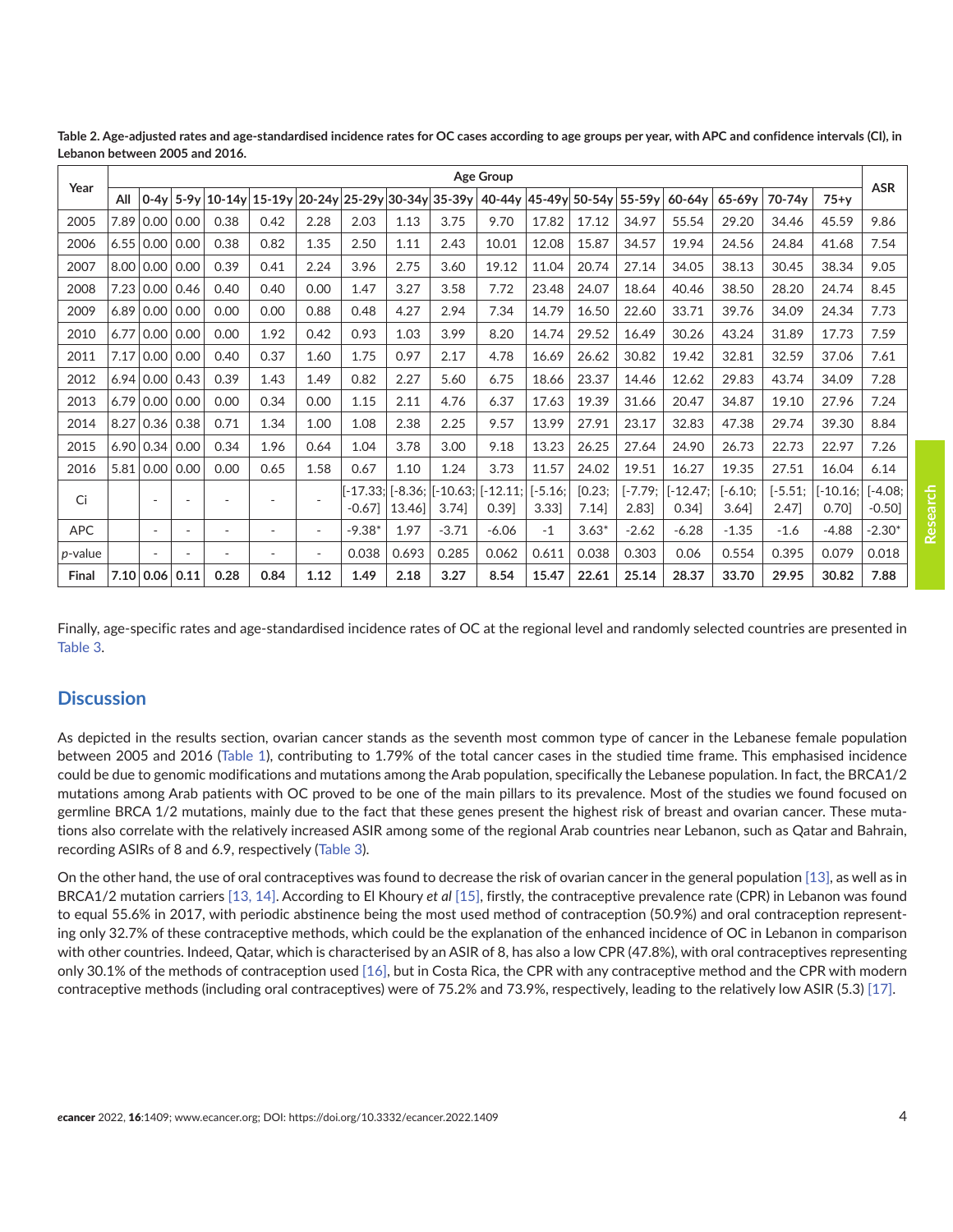<span id="page-4-0"></span>**All: 0 Joinpoints**  $10.4$  $10$  $9.6$  $9.2$ 8.8  $8.4$ ASR 8  $7.6$  $7.2$ 6.8 6.4 6 5.6 2004 2005 2006 2007 2008 2009 2010 2011 2012 2013 2014 2015 2016 2017 Year

**Figure 1. ASIR for OC (per 100,000 females) between 2005 and 2016.** 

|        | Country               |                            |                     | Age groups |                          |                          |               |               |                          |              |               |            |               |                           |               |              |                                                                                                                                                                                      |              |                           |            |        |        |
|--------|-----------------------|----------------------------|---------------------|------------|--------------------------|--------------------------|---------------|---------------|--------------------------|--------------|---------------|------------|---------------|---------------------------|---------------|--------------|--------------------------------------------------------------------------------------------------------------------------------------------------------------------------------------|--------------|---------------------------|------------|--------|--------|
| Gender |                       |                            | Years               |            | $0-4y$ 5-9y              | $10-$<br>14 <sub>V</sub> | $15 -$<br>19y | $20 -$<br>24y | $25 -$<br>29y            | $30-$<br>34y | $35 -$<br>39y | 40-<br>44y | $45 -$<br>49y | $50 -$<br>54 <sub>v</sub> | $55 -$<br>59v | $60-$<br>64v | $65 -$<br>69v                                                                                                                                                                        | $70-$<br>74v | $75 -$<br>79 <sub>y</sub> | 80-<br>84y | $85+y$ | ASR(w) |
|        | Female Regional China |                            | 2008-2012           |            |                          |                          |               | 1.7           | 4.4                      | 2.6          | 4.5           | 12.2       | 14.7          | 24.5                      | 22.1          | 15.6         | 21.1                                                                                                                                                                                 | 29.0         | 29.3 16.8                 |            | 4.1    | 6.9    |
|        |                       | Bahrain                    | 2008-2012           |            | $\overline{\phantom{0}}$ | $\overline{a}$           | 1.4           | 3.0           | $\overline{\phantom{a}}$ | 1.9          | 3.4           | 11.5       | 11.7          | 15.8                      | 21.9          | 28.3         | 32.3                                                                                                                                                                                 | 28.3         | 22.5                      |            |        | 6.9    |
|        |                       | Jordan                     | 2008-2012           |            | 0.1                      | 0.5                      | 0.7           | 1.2           | 1.6                      | 2.7          | 1.9           | 4.4        | 8.4           | 10.5                      | 11.5          | 14.7         | 19.3                                                                                                                                                                                 | 27.9         | 17.8                      |            |        | 4.5    |
|        |                       | Kuwait                     | 2008-2012           |            |                          | 0.4                      | 0.6           | 0.6           | 1.3                      | 1.0          | 1.3           | 3.6        | 6.8           | 12.7                      | 12.0          | 17.9         | 29.7                                                                                                                                                                                 | 33.7         | 24.7 24.7                 |            |        | 4.8    |
|        |                       | Qatar                      | 2008-2012           |            |                          | 4.1                      | 3.2           |               | $\overline{\phantom{0}}$ |              |               | 8.9        | 17.1          | 4.2                       | 12.8          | 50.6         | 38.1                                                                                                                                                                                 | 53.3         | 60.5 25.7                 |            |        | 8      |
|        |                       | Saudi<br>Arabia.<br>Riyadh | 2008-2012           | 0.2        | 0.2                      | 0.6                      | 1.2           | 0.4           | 1.6                      | 2.0          | 0.8           | 3.7        | 5.5           | 4.6                       | 7.0           | 11.1         | 15.8                                                                                                                                                                                 | 27.6         | 14.5                      |            |        | 3.3    |
|        |                       | Lebanon                    | 2005-2016 0.06 0.11 |            |                          |                          |               |               |                          |              |               |            |               |                           |               |              | $\vert$ 0.28 $\vert$ 0.84 $\vert$ 1.12 $\vert$ 1.49 $\vert$ 2.18 $\vert$ 3.27 $\vert$ 8.54 $\vert$ 15.47 22.61 $\vert$ 25.14 $\vert$ 28.37 $\vert$ 33.70 $\vert$ 29.95 $\vert$ 30.82 |              |                           |            |        | 7.9    |
|        | Random Austria        |                            | 2008-2012           | 0.2        | 0.2                      | 0.9                      | 0.9           | 1.2           | 1.5                      | 2.2          | 4.8           | 7.5        | 14.0          | 19.2                      | 28.6          | 31.9         | 35.9                                                                                                                                                                                 | 42.0         | 47.9 53.6                 |            | 54.2   | 8.4    |
|        |                       | Italy,<br>Milan            | 2008-2012           | 0.3        | 1.3                      | 1.8                      | 1.4           | 2.8           | 1.7                      | 3.9          | 5.3           | 8.9        | 21.0          | 26.0                      | 30.8          | 36.1         | 37.5                                                                                                                                                                                 | 42.0         | 44.7 45.2 52.7            |            |        | 10.0   |
|        |                       | <b>USA</b>                 | 2008-2012           | 0.1        | 0.3                      | 0.7                      | 1.3           | 1.6           | 2.2                      | 3.3          | 4.8           | 8.5        | 14.0          | 19.3                      | 23.8          | 30.0         | 37.2                                                                                                                                                                                 | 43.1         | 47.0 49.2 47.0            |            |        | 8.4    |
|        |                       | Costa<br><b>Rica</b>       | 2008-2011           |            | 0.3                      | 1.1                      | 1.4           | 2.3           | 2.3                      | 2.6          | 4.8           | 6.8        | 9.1           | 12.0                      | 15.3          | 15.2         | 15.2                                                                                                                                                                                 | 25.9         | 18.5 20.6 32.6            |            |        | 5.3    |
|        |                       | Republic<br>of Korea       | 2008-2012           | 0.1        | 0.4                      | 1.6                      | 2.4           | 2.5           | 2.7                      | 3.7          | 5.5           | 8.6        | 12.8          | 15.5                      | 14.8          | 15.8         | 15.8                                                                                                                                                                                 | 15.5         | 16.2 15.5 16.4            |            |        | 5.8    |
|        |                       | <b>New</b><br>Zealand      | 2008-2012           |            |                          | 0.4                      | 2.1           | 0.7           | 3.0                      | 3.4          | 4.7           | 8.1        | 12.1          | 17.5                      | 26.1          | 28.3         | 37.9                                                                                                                                                                                 | 45.7         | 41.4 59.6 57.7            |            |        | 8.3    |

**Table 3. Age-specific rates and age-standardised incidence rates of OC at the regional level and in randomly selected countries.**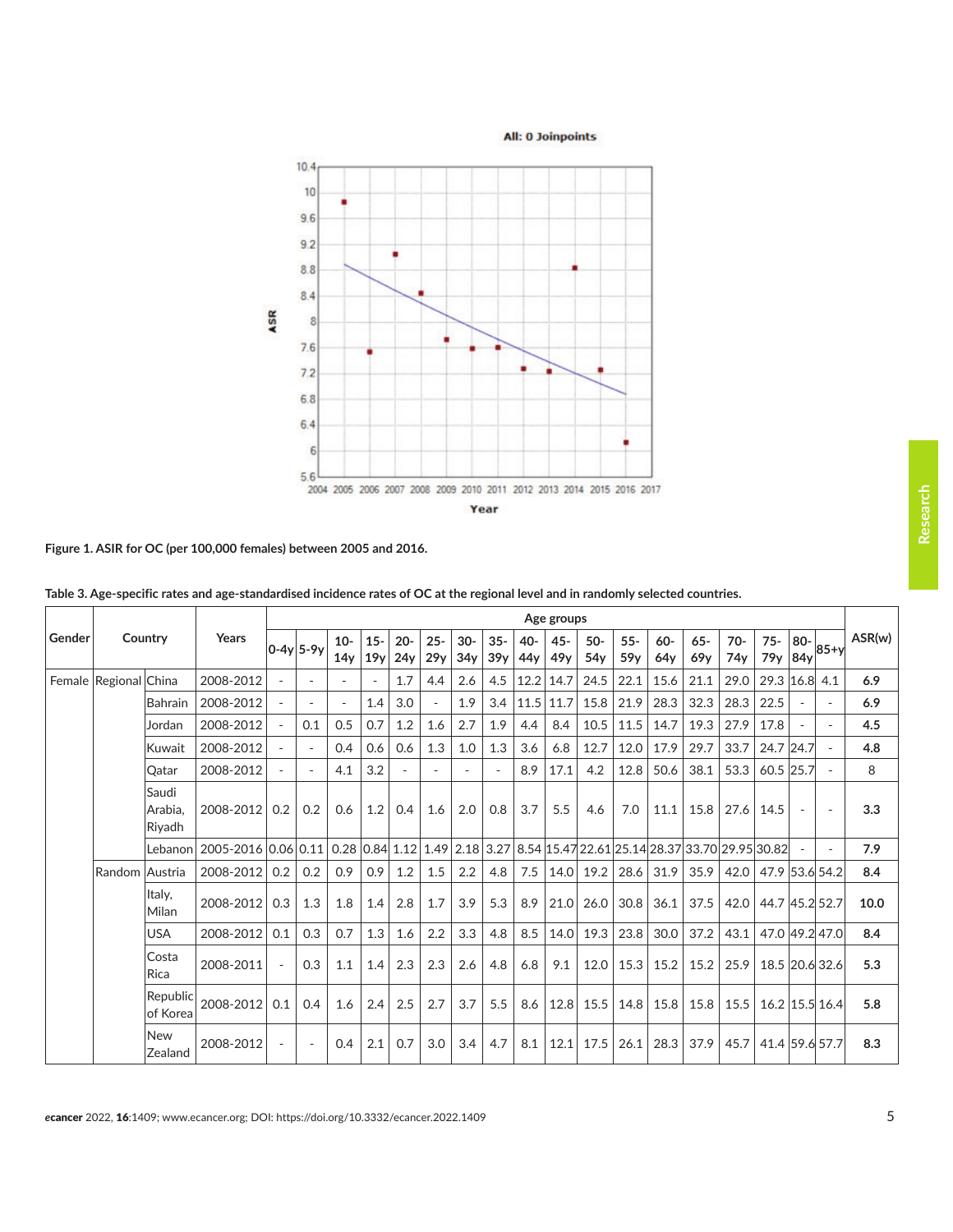Nonetheless, the use of oral contraceptives as prevention for ovarian cancer is not permitted, because it is known to increase the risk of breast cancer in the general population but not in the BRCA1/2 mutation carriers, although the latter correlation cannot be excluded [\[13\],](#page-7-0) as well as the risk of cervical cancer [\[18\]](#page-8-0). Yet, in comparison with never use, ever use of oral contraceptives lead to a significant decrease in colorectal and endometrial cancers [\[18\]](#page-8-0), and since colon cancer is the third most prevalent cancer in Lebanese women ([Table 1](#page-2-0)), the use of oral contraceptives as prevention in patients at risk for both ovarian and colon cancers could be a possibility depending on each case; thus, more studies are yet to be conducted regarding that matter.

Meanwhile, the 25–29 years age group presents the highest childbirth rate (109.91 births per 1,000 women) [\[19\],](#page-8-0) and since it has been stated that ovarian mass [\[20\],](#page-8-0) and mostly cancer [\[21\],](#page-8-0) is extremely rare during pregnancy, it is not surprising to obtain a drop in the ovarian cancer ASIRs in this specific age group.

In addition to that parity was proven to be associated with a reduced ovarian cancer risk on one hand [\[22, 23\],](#page-8-0) and, on the other, the fertility rates of Lebanese women were found to decrease from 2.080 in 2005 to 1.900 in 2008, and then increase to 2.086 in 2016 [\[24\]](#page-8-0). So, this slight overall increase in the fertility rates could be responsible for a part of the reduced ovarian cancer risk in Lebanon.

In addition, epithelial ovarian cancer is an age-related disease, and is thought to be mainly post-menopausal [\[25, 26\].](#page-8-0) This can be extensively seen in the Lebanese female population, as proved in [Table 2](#page-3-0), in which an increased incidence of this cancer was more pronounced in women over 64 years of age, with an ASIR of 33.70, placed first among the age groups. This correlation is yet to be explained, but researchers have claimed that the earlier the diagnosis, the better the prognosis [\[27, 28\]](#page-8-0).

Moreover, the Lebanese population itself can be considered a rather obese one, seeing the fact that most Lebanese adults, 20 years of age and older, are overweight (53.0%, body mass index (BMI) ≥ 25 kg/m<sup>2</sup>), and 17% are obese (BMI ≥ 30 kg/m<sup>2</sup>) [\[29\]](#page-8-0). In fact, various studies have proved that an advanced correlation exists between obesity/elevated body mass index (BMI) and the onset of ovarian cancer [\[30\].](#page-9-0) In a study conducted by Rodriguez *et al* [\[31\],](#page-9-0) a 36% increase in the risk of ovarian cancer among obese people who have never used post-menopausal oestrogen treatment was found, leading to the conclusion that obesity can increase the mortality of ovarian cancer [\[32\]](#page-9-0). That explains the fact that among its regional neighbours in the Middle Eastern Region, Lebanon ranked second with an ASIR of 7.9 per 100,000 females, followed by Qatar which ranked first with an ASIR of 8 per 100,000 females ([Table 3\)](#page-4-0).

Furthermore, throughout the years, the ASIR for OC among females in Lebanon has been subject to a downfall, and the projection towards year 2030 takes a solid dip ([Figures 1](#page-4-0) and [2](#page-6-0)). This decrease in ovarian cancer incidence was also seen in Austria (APC of −3.7 from 2000 to 2009) and in New Zealand (APC of −1.7 from 2004 to 2013), while an increase was witnessed in the Republic of Korea (APC of +2.1 from 2005 to 2014) [\[33\]](#page-9-0) and in the regional country Saudi Arabia (fourfold increase) [\[34\].](#page-9-0)

This unexplained reduction in the number of diagnosed OC cases could be due to the immense increase in population, with the increased influx of refugees, specifically in 2014 and 2015. In fact, in Lebanon, in 2015, the refugee population represented 30% of the total population. International health assistance has been provided to refugee populations in Lebanon. However, the current humanitarian system has also contributed to the increase in fragmentation of the Lebanese health system [\[35\]](#page-9-0). Lebanon has a fragmented and uncoordinated healthcare system, which is highly privatised and based on user fees [\[36\].](#page-9-0) However, infectious disease tracing and diagnosis among the Lebanese population, as well as refugees, has been developed within the country through centres, predominately run by non-government organisations (NGOs) through contractual agreements between the Ministry of Public Health and the NGO [\[37\]](#page-9-0), but this is not similar for non-communicable diseases and cancerous pathologies. This could have led to a total increase in population count, with an unhindered OC case report number, which eventually lead to a consequent downfall in the ASIR throughout the years, explaining the unusual results.

Lastly, in contradiction with our results, breast cancer incidence in Lebanon showed an increase from 2005 to 2015 with an APC of +4.6 [\[1\].](#page-7-0) This emphasises the fact that Lebanese women, and the general population, have to be the subjects of extensive awareness campaigns given that early symptoms of ovarian cancer can be detected [\[38\]](#page-9-0) and that the rise in breast cancer incidence is attributed to the 'increased attention regarding awareness campaigns' [\[1\].](#page-7-0)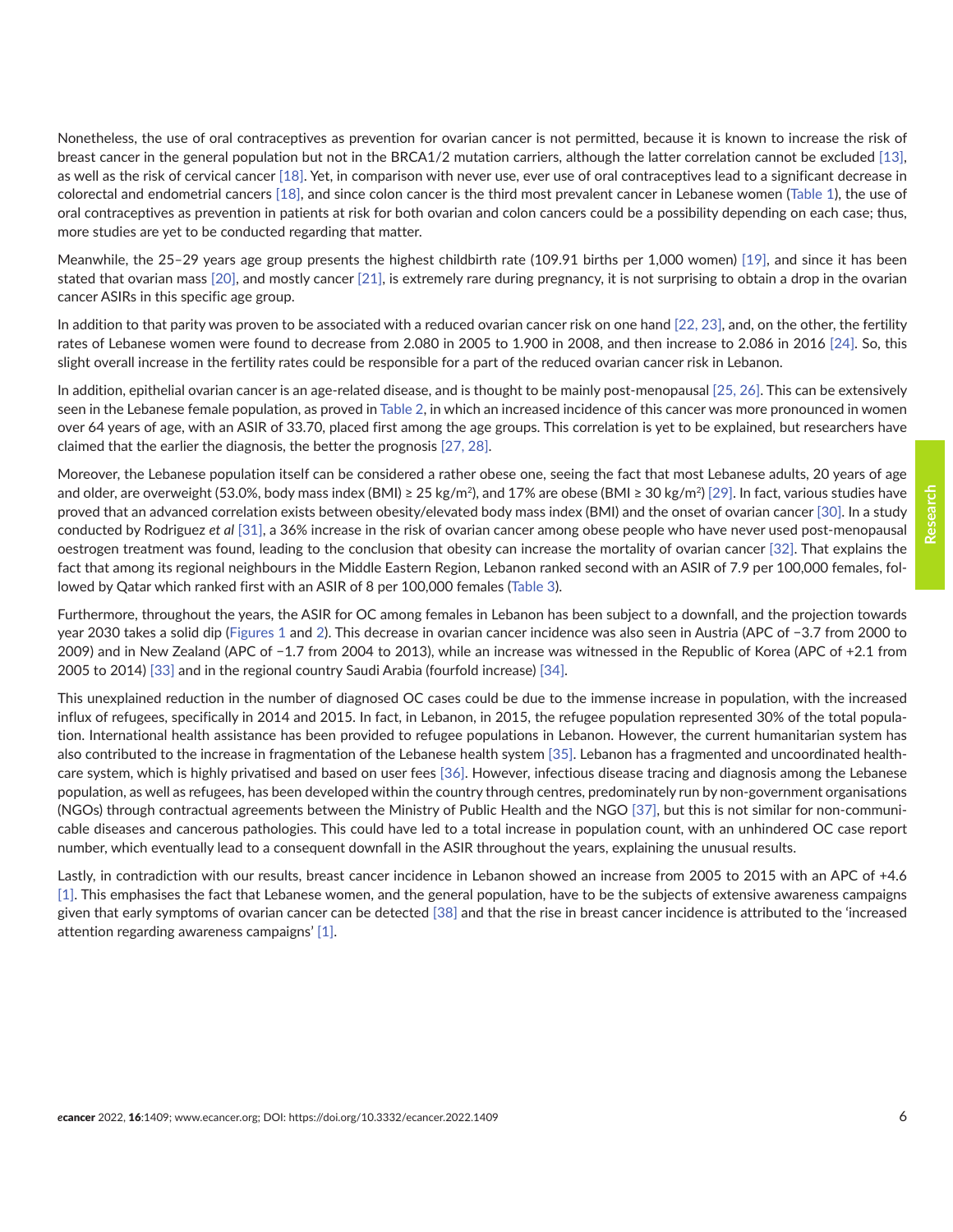<span id="page-6-0"></span>

**Figure 2. 14-year OC incidence rates projection in Lebanon.**

#### **Study limitations**

Various limitations were encountered throughout the study. In fact, the Lebanese NCR provided by the Lebanese Ministry of Public Health is the only database the data were collected from. The results are thus dependent on the reliability of the source and the inclusion of refugees. In addition, the Lebanese NCR provides no data on cancer-related mortality rates, limiting the purpose of the study in studying the incidence rates and trends. These limitations halted the full validation of the hypothesis that relates the increase in the incidence of ovarian cancer to the known risk factors.

#### **Conclusion**

Ovarian cancer data provided by the MOPH were collected and ASIRs were calculated for the female gender according to age groups and per year. Lebanon ranked second among the regional countries in terms of ASIR and is placed among the top ASIRs worldwide. The collected data and analysis can help in developing further knowledge on the incidence of ovarian cancer in Lebanon and how to possibly diminish its prevalence and limit the number of cases foreseen in the upcoming years by further limiting and containing the various risk factors. Moreover, with decreasing ovarian cancer trends, it is important to increase the attention of both Lebanese women and the Lebanese healthcare system to the signs and symptoms of ovarian cancer, so the latter's detection and correct documentation can be possible.

## **Conflicts of interest**

The authors declare that they have no known competing financial interests or personal relationships that could have appeared to influence the work reported in this paper.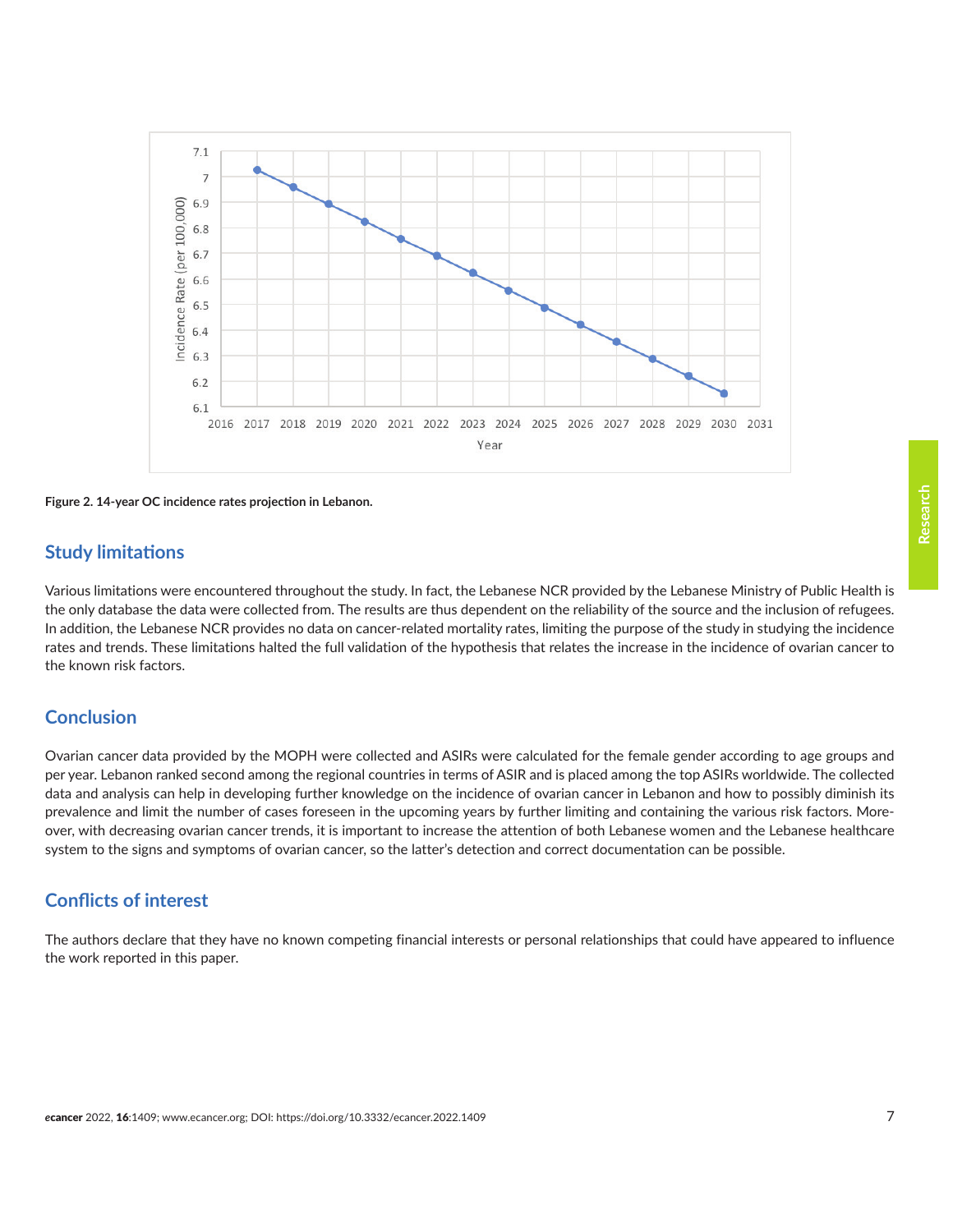# <span id="page-7-0"></span>**Funding**

This research received no specific grant from any funding agency in the public, commercial, or not-for-profit sectors.

# **Authors' contributions**

Antonio El Kareh and Steven Safi: Data processing, analysis and discussion writing

Théa Kaady: Data collection and writing

Elise Assouad: Data collection

Said El Hage: Data collection, assembling and results writing

Elie Mokled: Statistical analysis

Elie Snaifer and Reine Nader: Paper review and correction

## **References**

- 1. Fares MY, Salhab HA, and Khachfe HH, *et al* (2019) **Breast cancer epidemiology among lebanese women: an 11-year analysis** *Medicina (Lithuania)* **55**(8) 1–10
- 2. Tan WX, Sun G, and Shangguan MY, *et al* (2020) **Novel role of lncRNA CHRF in cisplatin resistance of ovarian cancer is mediated by miR-10b induced EMT and STAT3 signaling** *Sci Rep* **10**(1) 1–10 <https://doi.org/10.1038/s41598-020-71153-0>
- 3. **Global cancer statistics 2020: GLOBOCAN estimates of incidence and mortality worldwide 2020** [<https://gco.iarc.fr/today/home>] Date accessed: 01/21
- 4. Ehdaivand S **WHO classification** [PathologyOutlines.com](http://PathologyOutlines.com) website [\[https://www.pathologyoutlines.com/topic/ovarytumorwhoclassif.](https://www.pathologyoutlines.com/topic/ovarytumorwhoclassif.html) [html\]](https://www.pathologyoutlines.com/topic/ovarytumorwhoclassif.html) Date accessed: 06/10/20
- 5. Momenimovahed Z, Tiznobaik A, and Taheri S, *et al* (2019) **Ovarian cancer in the world: Epidemiology and risk factors** *Int J Women's Health* **11** 287–99 <https://doi.org/10.2147/IJWH.S197604>
- 6. Younes N and Zayed H (2019) **Genetic epidemiology of ovarian cancer in the 22 Arab countries: a systematic review** *Gene 684* 154–64 <https://doi.org/10.1016/j.gene.2018.10.044>
- 7. [National Cancer Registry \(NCR\) of Lebanon](https://www.moph.gov.lb/en/Pages/national-cancer-registry?utm_medium=email&utm_source=transaction) (2020) [\[https://www.moph.gov.lb/en/Pages/national-cancer-registry\]](https://www.moph.gov.lb/en/Pages/national-cancer-registry?utm_medium=email&utm_source=transaction) Date accessed: 08/20
- 8. The National Cancer Registry **MOPH website** [<https://moph.gov.lb/en/Pages/8/19526/national-cancer-registry>]
- 9. World Population Prospects Population Division United Nations" [<https://population.un.org/wpp/>] Date accessed: 08/20
- 10. Segi M, Kyokai NT, Igakubu TD (2020) *Cancer Mortality for Selected Sites in 24 Countries* (Nagoya: Japan Cancer Society) 1950 [\[https://](https://trove.nla.gov.au/version/14545131) [trove.nla.gov.au/version/14545131\]](https://trove.nla.gov.au/version/14545131) Date accessed: 08/20
- 11. Bray F, Colombet M, and Mery L, *et al* (2017) *Cancer Incidence in Five Continents* vol. XI (Lyon: International Agency for Research on Cancer)
- 12. O'Lorcain P, Deady S, and Comber H (2006) **Mortality predictions for colon and anorectal cancer for Ireland, 2003–17** *Colorectal Dis* **8**(5) 393–401 <https://doi.org/10.1111/j.1463-1318.2006.00951.x>
- 13. Huber D, Seitz S, and Kast K, *et al* (2020) **Use of oral contraceptives in BRCA mutation carriers and risk for ovarian and breast cancer: a systematic review** *Arch Gynecol Obstet* **301**(4) 875–884 Epub 2020 Mar 5. Erratum in: Arch Gynecol Obstet. 2021 Oct 7 [https://doi.](https://doi.org/10.1007/s00404-020-05458-w) [org/10.1007/s00404-020-05458-w](https://doi.org/10.1007/s00404-020-05458-w) PMID: [32140806](http://www.ncbi.nlm.nih.gov/pubmed/32140806) PMCID: [8494665](http://www.ncbi.nlm.nih.gov/pmc/articles/PMC8494665)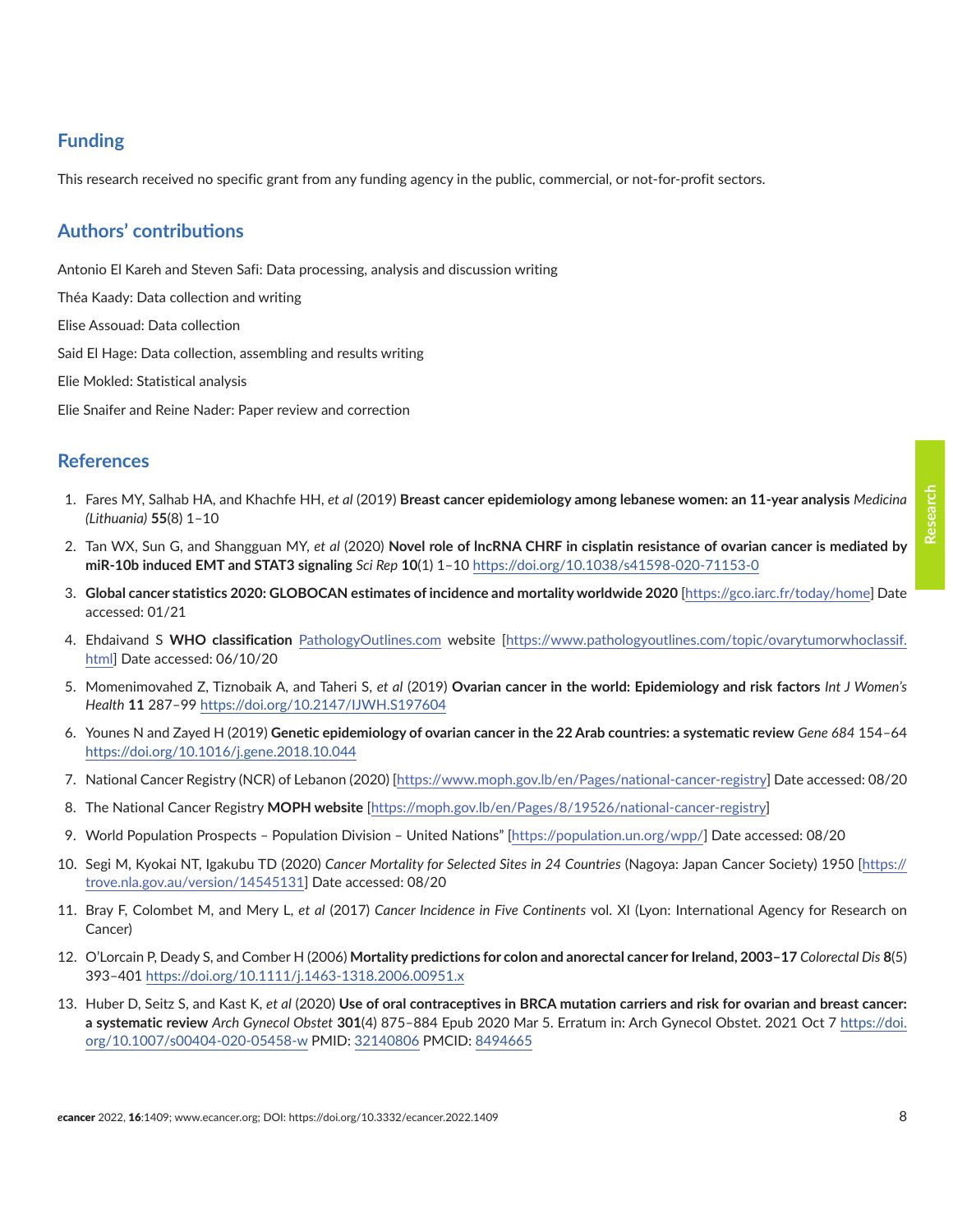- <span id="page-8-0"></span>14. Moorman PG, Havrilesky LJ, and Gierisch JM, *et al* (2013) **Oral contraceptives and risk of ovarian cancer and breast cancer among high-risk women: a systematic review and meta-analysis** *J Clin Oncol* **31**(33) 4188–4198 Epub 2013 Oct 21. [https://doi.org/10.1200/](https://doi.org/10.1200/JCO.2013.48.9021) [JCO.2013.48.9021](https://doi.org/10.1200/JCO.2013.48.9021) PMID: [24145348](http://www.ncbi.nlm.nih.gov/pubmed/24145348)
- 15. El Khoury G and Salameh P (2019) **Assessment of the awareness and usages of family planning methods in the Lebanese community** *BMJ Sex Reprod Health* bmjsrh-2018-200067 Epub ahead of print. <https://doi.org/10.1136/bmjsrh-2018-200067>PMID: [31395753](http://www.ncbi.nlm.nih.gov/pubmed/31395753)
- 16. Arbab AA, Bener A, and Abdulmalik M (2011) **Prevalence, awareness and determinants of contraceptive use in Qatari women** *East Mediterr Health J* **17**(1) 11–18<https://doi.org/10.26719/2011.17.1.11> PMID: [21735796](http://www.ncbi.nlm.nih.gov/pubmed/21735796)
- 17. Ponce de Leon RG, Ewerling F, and Serruya SJ, *et al* (2019) **Contraceptive use in Latin America and the Caribbean with a focus on long-acting reversible contraceptives: prevalence and inequalities in 23 countries** *Lancet Glob Health* **7**(2) e227–e235 [https://doi.](https://doi.org/10.1016/S2214-109X(18)30481-9) [org/10.1016/S2214-109X\(18\)30481-9](https://doi.org/10.1016/S2214-109X(18)30481-9) PMID: [30683240](http://www.ncbi.nlm.nih.gov/pubmed/30683240) PMCID: [6367565](http://www.ncbi.nlm.nih.gov/pmc/articles/PMC6367565)
- 18. Gierisch JM, Coeytaux RR, and Urrutia RP, *et al* (2013) **Oral contraceptive use and risk of breast, cervical, colorectal, and endometrial cancers: a systematic review** *Cancer Epidemiol Biomarkers Prev* **22**(11) 1931–1943 Epub 2013 Sep 6. [https://doi.org/10.1158/1055-](https://doi.org/10.1158/1055-9965.EPI-13-0298) [9965.EPI-13-0298](https://doi.org/10.1158/1055-9965.EPI-13-0298) PMID: [24014598](http://www.ncbi.nlm.nih.gov/pubmed/24014598)
- 19. **"Lebanon Age-specific fertility rates 25–29 years", Knoema [**[https://tunisia.opendataforafrica.org/atlas/Lebanon/topics/Demograph](https://tunisia.opendataforafrica.org/atlas/Lebanon/topics/Demographics/Fertility/Fertility-rates-at-age-25-29-years)[ics/Fertility/Fertility-rates-at-age-25-29-years](https://tunisia.opendataforafrica.org/atlas/Lebanon/topics/Demographics/Fertility/Fertility-rates-at-age-25-29-years)]
- 20. Mancari R, Tomasi-Cont N, and Sarno MA, *et al* (2014) **Treatment options for pregnant women with ovarian tumors** *Int J Gynecol Cancer* **24**(6) 967–972 <https://doi.org/10.1097/IGC.0000000000000161>PMID: [24978707](http://www.ncbi.nlm.nih.gov/pubmed/24978707)
- 21. Folsom SM and Woodruff TK (2020) **Good news on the active management of pregnant cancer patients** *F1000 Res* **9** [https://doi.](https://doi.org/10.12688/f1000research.22472.1) [org/10.12688/f1000research.22472.1](https://doi.org/10.12688/f1000research.22472.1)
- 22. La Vecchia C (2017) **Ovarian cancer: epidemiology and risk factors** *Eur J Cancer Prev* **26**(1) 55–62 [https://doi.org/10.1097/](https://doi.org/10.1097/CEJ.0000000000000217) [CEJ.0000000000000217](https://doi.org/10.1097/CEJ.0000000000000217) PMID: [26731563](http://www.ncbi.nlm.nih.gov/pubmed/26731563)
- 23. Toufakis V, Katuwal S, and Pukkala E, *et al* (2021) **Impact of parity on the incidence of ovarian cancer subtypes: a population-based casecontrol study** *Acta Oncol* **60**(7) 850–855 Epub 2021 May 17.<https://doi.org/10.1080/0284186X.2021.1919754>PMID: [33999765](http://www.ncbi.nlm.nih.gov/pubmed/33999765)
- 24. **"Lebanon Fertility Rate 1950–2022", Macrotrends** [\[https://www.macrotrends.net/countries/LBN/lebanon/fertility](https://www.macrotrends.net/countries/LBN/lebanon/fertility-rate#:~:text=Lebanon  Historical Fertility Rate Data  ,  -0.670%25  69 more rows )[rate#:~:text=Lebanon%20-%20Historical%20Fertility%20Rate%20Data%20%20,%20%20-0.670%25%20%2069%20more%20](https://www.macrotrends.net/countries/LBN/lebanon/fertility-rate#:~:text=Lebanon - Historical Fertility Rate Data  ,  -0.670%25  69 more rows ) [rows%20\]](https://www.macrotrends.net/countries/LBN/lebanon/fertility-rate#:~:text=Lebanon - Historical Fertility Rate Data  ,  -0.670%25  69 more rows )
- 25. Chornokur G, Amankwah EK, and Schildkraut JM, *et al* (2013) **Global ovarian cancer health disparities** *Gynecol Oncol* **129**(1) 258–264 <https://doi.org/10.1016/j.ygyno.2012.12.016>PMCID: [3608795](http://www.ncbi.nlm.nih.gov/pmc/articles/PMC3608795)
- 26. Chan JK, Urban R, and Cheung MK, *et al* (2006) **Ovarian cancer in younger vs older women: a population-based analysis** *Br J Cancer* **95** 1314–1320<https://doi.org/10.1038/sj.bjc.6603457>PMID: [17088903](http://www.ncbi.nlm.nih.gov/pubmed/17088903) PMCID: [2360593](http://www.ncbi.nlm.nih.gov/pmc/articles/PMC2360593)
- 27. Chan JK, Loizzi V, and Magistris A, *et al* (2004) **Differences in prognostic molecular markers between women over and under 45 years of age with advanced ovarian cancer** *Clin Cancer Res* **10**(24) 8538–8543 <https://doi.org/10.1158/1078-0432.CCR-04-0626>PMID: [15623636](http://www.ncbi.nlm.nih.gov/pubmed/15623636)
- 28. Le Page C, Rahimi K, and Köbel M, *et al* (2018) **Characteristics and outcome of the COEUR Canadian validation cohort for ovarian cancer biomarkers** *BMC Cancer* **18**(1) 347 <https://doi.org/10.1186/s12885-018-4242-8> PMID: [29587661](http://www.ncbi.nlm.nih.gov/pubmed/29587661) PMCID: [5872529](http://www.ncbi.nlm.nih.gov/pmc/articles/PMC5872529)
- 29. Sibai AM, Hwalla N, and Adra N, *et al* (2003) **Prevalence and covariates of obesity in lebanon: findings from the first epidemiological study** *Obes Res* **11**(11) 1353–1361<https://doi.org/10.1038/oby.2003.183> PMID: [14627756](http://www.ncbi.nlm.nih.gov/pubmed/14627756)